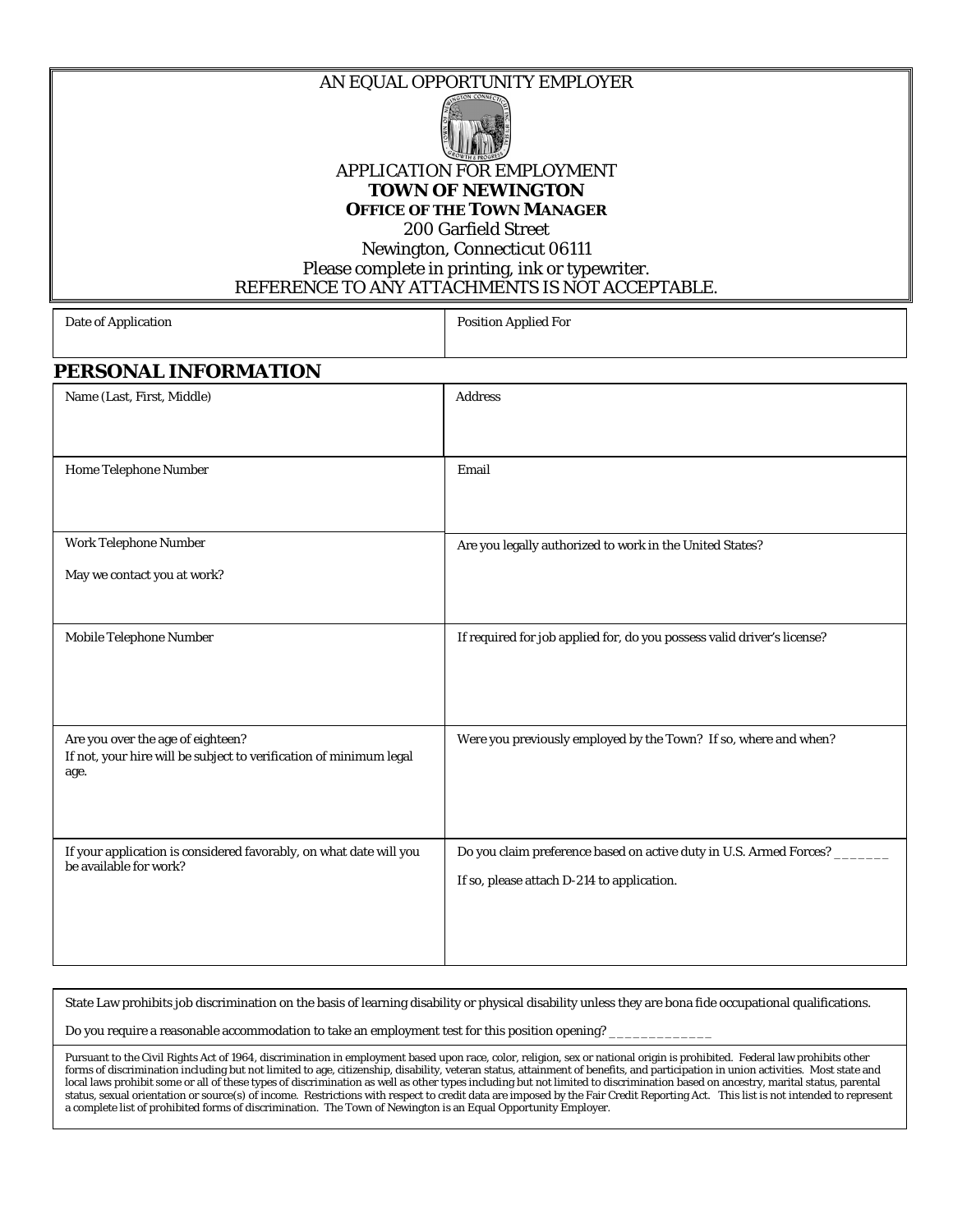#### **EMPLOYMENT HISTORY \*RESUME MAY BE INCLUDED WITH APPLICATION; HOWEVER, REFERENCE TO ANY ATTACHMENTS IS NOT ACCEPTABLE IN THIS SECTION.**

Describe under the headings given your employment history, including military service. BEGIN WITH YOUR MOST RECENT EMPLOYMENT AND WORK BACKWARD CONSECUTIVELY TO YOUR FIRST ONE. Applicants may be required to furnish satisfactory proof of experience claimed.

| Name, Address and Telephone of Employer May we contact? $\,$ | <b>Start Date</b>     | <b>End Date</b> | <b>Hours Per Week</b>        |
|--------------------------------------------------------------|-----------------------|-----------------|------------------------------|
|                                                              | Reason(s) for leaving |                 | Name of Immediate Supervisor |
| <b>Job Title</b>                                             |                       |                 |                              |
| <b>Description of Duties</b>                                 |                       |                 |                              |
|                                                              |                       |                 |                              |
|                                                              |                       |                 |                              |
|                                                              |                       |                 |                              |
| Name, Address and Telephone of Employer<br>May we contact?   | <b>Start Date</b>     | <b>End Date</b> | <b>Hours Per Week</b>        |
|                                                              | Reason(s) for leaving |                 | Name of Immediate Supervisor |
| <b>Job Title</b>                                             |                       |                 |                              |
| <b>Description of Duties</b>                                 |                       |                 |                              |
|                                                              |                       |                 |                              |
|                                                              |                       |                 |                              |
|                                                              |                       |                 |                              |
| Name, Address and Telephone of Employer<br>May we contact?   | <b>Start Date</b>     | <b>End Date</b> | <b>Hours per Week</b>        |

| Name, Address and Telephone of Employer<br>May we contact?                                                                                                                          | <b>Start Date</b>                        | <b>End Date</b> | Hours per Week               |
|-------------------------------------------------------------------------------------------------------------------------------------------------------------------------------------|------------------------------------------|-----------------|------------------------------|
|                                                                                                                                                                                     | Reason(s) for leaving                    |                 | Name of Immediate Supervisor |
| <b>Job Title</b>                                                                                                                                                                    |                                          |                 |                              |
| <b>Description of Duties</b>                                                                                                                                                        |                                          |                 |                              |
|                                                                                                                                                                                     |                                          |                 |                              |
|                                                                                                                                                                                     |                                          |                 |                              |
|                                                                                                                                                                                     |                                          |                 |                              |
| IF MORE SPACE IS REQUIRED, USE ADDITIONAL SHEETS ARRANGED IN THE SAME MANNER,                                                                                                       | <b>ATTACH SUCH SHEET AT TOP OF PAGE.</b> |                 |                              |
| Unless otherwise noted, you hereby grant permission to contact the employers listed above concerning your work experience(s).                                                       |                                          |                 |                              |
| If you have used a different name(s) with past employers, please provide such names in order that your employment history and educational background may be<br>adequately verified. |                                          |                 |                              |
| SPECIAL SKILLS OR ABILITIES (OPTIONAL)                                                                                                                                              |                                          |                 |                              |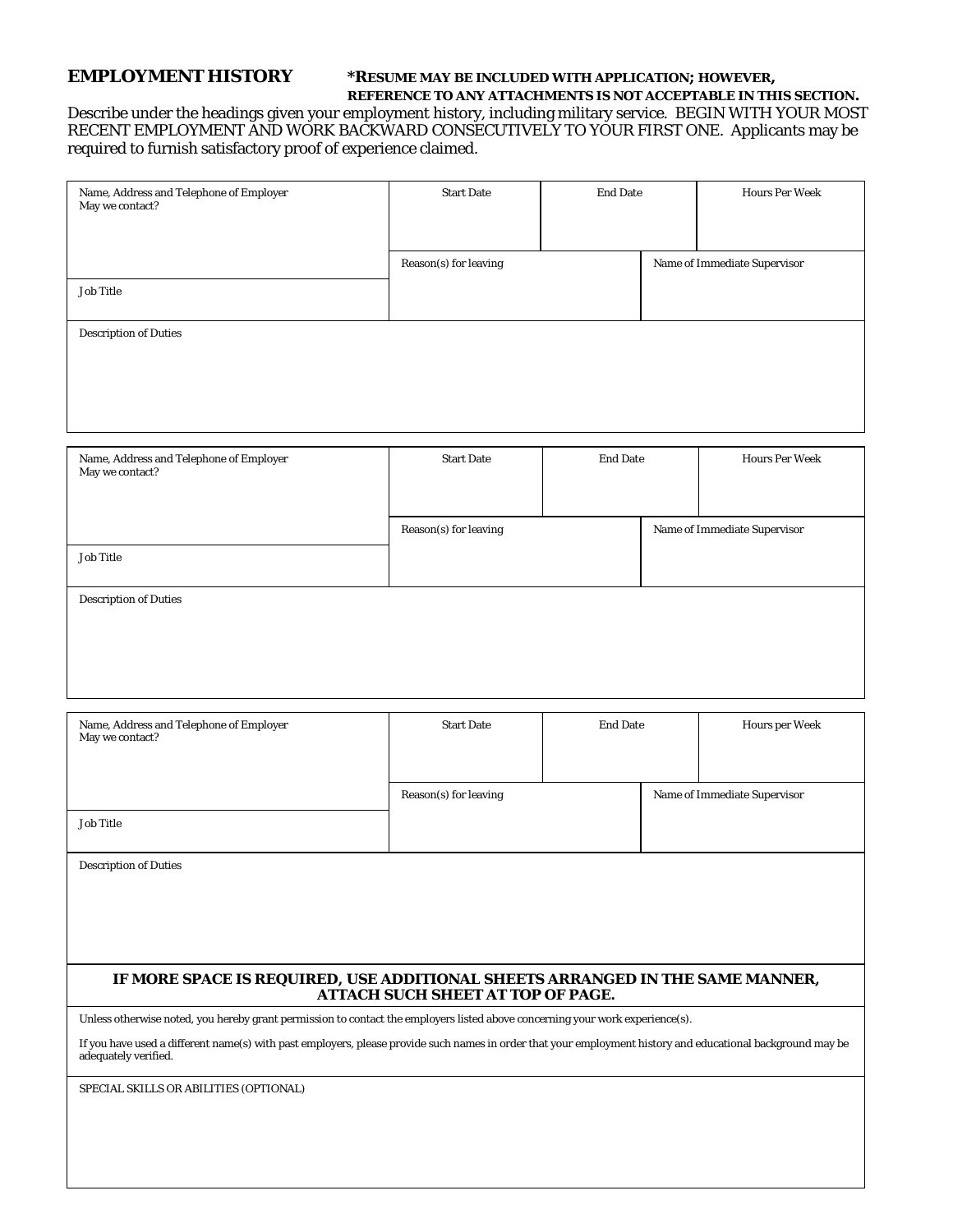#### **RECORD OF EDUCATION \*RESUME MAY BE INCLUDED WITH APPLICATION; HOWEVER, REFERENCE TO ANY ATTACHMENTS IS NOT ACCEPTABLE IN THIS SECTION.**

| <b>SCHOOL</b>             | <b>SCHOOL NAME AND ADDRESS</b> | <b>COURSE/MAJOR</b> | <b>DATES</b><br><b>ATTENDED</b> | DEGREE OR CERT.<br><b>RECEIVED</b> |
|---------------------------|--------------------------------|---------------------|---------------------------------|------------------------------------|
| <b>ELEMENTARY</b>         |                                |                     |                                 |                                    |
| HIGH SCHOOL               |                                |                     |                                 |                                    |
| COLLEGE                   |                                |                     |                                 |                                    |
| <b>OTHER</b><br>(SPECIFY) |                                |                     |                                 |                                    |

If you have a high school equivalency certificate, give place certificate was granted:

Other training (special courses, work training programs, armed forces training). Give name and location training was given, certificate (if any), subject of training, number of hours weekly and other details related to the job for which you are applying:

#### **PERSONAL REFERENCES** (Not Former Employers or Relatives)

| NAME and OCCUPATION | <b>ADDRESS</b> | <b>PHONE NUMBER</b> |
|---------------------|----------------|---------------------|
|                     |                |                     |
|                     |                |                     |
|                     |                |                     |
|                     |                |                     |
|                     |                |                     |
|                     |                |                     |

#### **PLEASE READ AND SIGN**

CERTIFICATION: I certify that all statements made in connection with this application are true, complete and correct to the best of my knowledge and belief and are made in good faith. I understand that incomplete, false, or inaccurate information may result in the rejection of this application and that false information may result in my dismissal if employed. I give approval for the Town to inquire into my employment references and credit report. If I do not wish to have specific references checked, I will give prior written notification of same. I understand that my employment is terminable at will by either party. I also understand that I must successfully pass any required qualifying test(s) for this position, including a preemployment medical exam and physical agility test, if job related, and a drug screening test, if required.

\_\_\_\_\_\_\_\_\_\_\_\_\_\_\_\_\_\_\_\_\_\_\_\_\_\_\_\_\_\_\_\_\_\_\_\_\_\_\_\_\_\_\_\_\_\_\_\_\_\_\_\_\_\_\_\_\_\_\_\_\_\_\_\_\_\_\_\_\_\_\_\_\_\_\_\_\_\_\_\_\_\_\_\_\_\_\_\_\_\_\_\_\_\_\_\_\_\_\_\_\_

Date SIGNATURE OF APPLICANT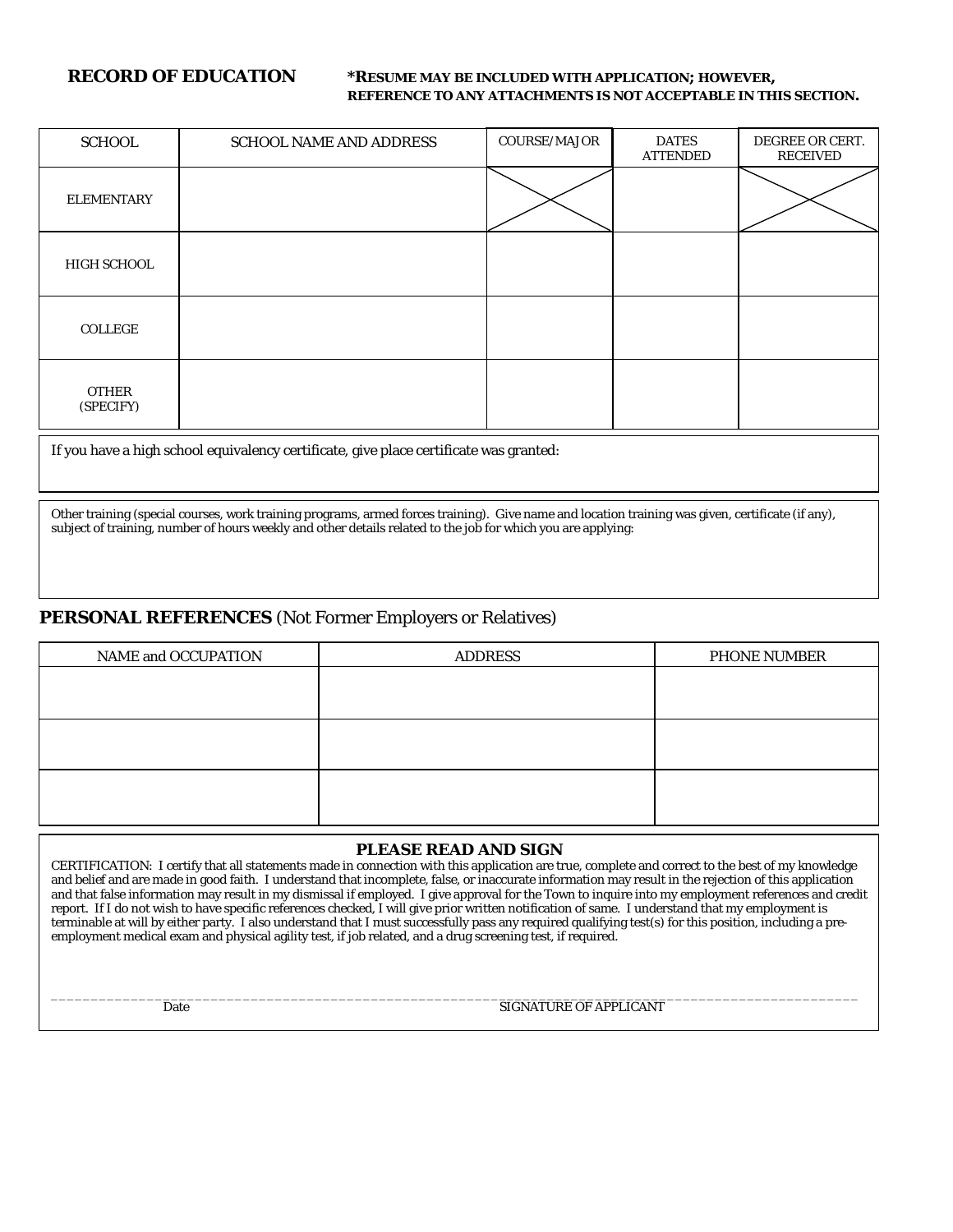## **FOR OFFICIAL USE ONLY – DO NOT WRITE ON THIS PAGE**

| <b>INTERVIEWER</b> | <b>DATE</b> | <b>COMMENTS</b> |
|--------------------|-------------|-----------------|
|                    |             |                 |
|                    |             |                 |
|                    |             |                 |
|                    |             |                 |
|                    |             |                 |
|                    |             |                 |
|                    |             |                 |
|                    |             |                 |

| <b>TESTS ADMINSTERED</b> | Date | Raw<br>Score | Rating | <b>COMMENTS</b> |
|--------------------------|------|--------------|--------|-----------------|
|                          |      |              |        |                 |
|                          |      |              |        |                 |
|                          |      |              |        |                 |
|                          |      |              |        |                 |
|                          |      |              |        |                 |

| Reference Name | <b>Reference Check Results</b> |
|----------------|--------------------------------|
|                |                                |
|                |                                |
|                |                                |
|                |                                |
|                |                                |
|                |                                |
|                |                                |
|                |                                |

| Date of Call | Time of Call | <b>Call Notes</b> |
|--------------|--------------|-------------------|
|              |              |                   |
|              |              |                   |